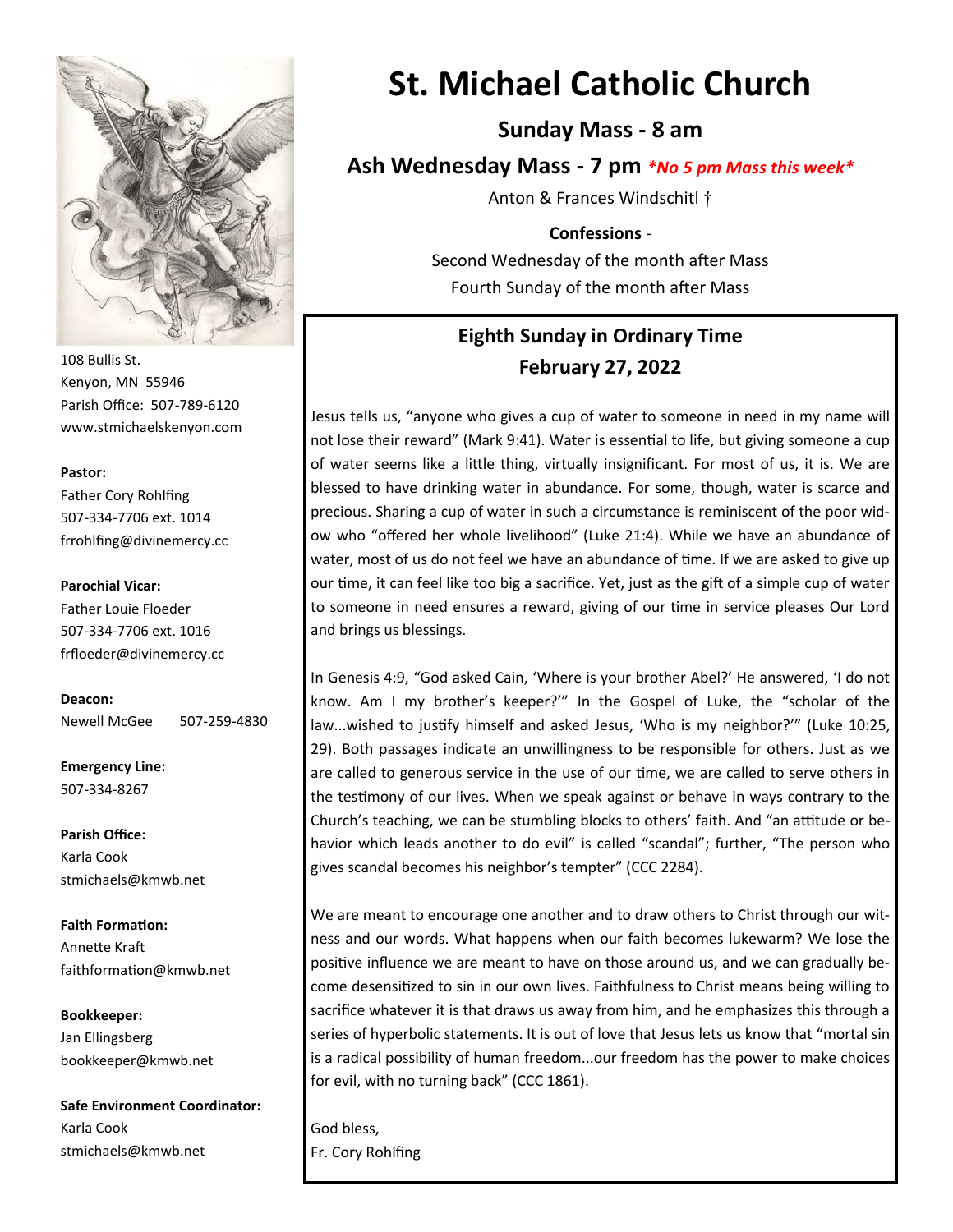Welcome to all those visiting us today. We invite everyone to continue to celebrate Mass with us at St. Michael's. Please let the parish office know if we can be of assistance to you.

## **CONTRIBUTIONS February 20, 2022** Adult Envelopes:  $\frac{1}{2}$  920.00 Loose Plate:  $\angle$  \$ 32.00

**Saints of the week** March 3 - St. Katharine Drexel March 4 - St. Casimir

#### **Divine Mercy Mass schedule:**

Sunday - 8 am, 10 am, 12 pm (Spanish), 5 PM Monday - 5:30 pm Tuesday - 8:30 am Wednesday - 8:30 am IC 10:30 am IC Thursday - 8:30 am Friday - 8:30 am

|                                      |                                                       | Thursday - 8:30 am<br>Friday - 8:30 am                         |
|--------------------------------------|-------------------------------------------------------|----------------------------------------------------------------|
| <b>LITURGICAL SCHEDULE</b>           |                                                       | Saturday - 8:30 am, 4 pm                                       |
| March 2 - Ash Wednesday Mass 7:00 pm |                                                       |                                                                |
| Reader:                              | Lou Breimhurst                                        |                                                                |
| Ushers:                              | <b>Mary Donkers &amp; Tim Donkers</b>                 |                                                                |
| Servers:                             | Ryan LaCanne & Greyson Overholt                       | <b>IMPORTANT UPCOMING DATES</b>                                |
| March 6                              |                                                       | March 2 - Ash Wednesday Mass 7:00 pm                           |
| Reader:                              | Laura Chmelik                                         |                                                                |
| Ushers:                              | Keith Schrader & Tim Karl                             | March 4 - Stations of the Cross 6:00 am                        |
| Servers:                             | Jett Smith & Mark Mund                                |                                                                |
|                                      |                                                       | March 6 - Stations of the Cross 9:00 am                        |
| March 13                             |                                                       |                                                                |
| Reader:                              | Donna Lexvold                                         | March 9 - Stations of the Cross 5:30 pm                        |
| Ushers:                              | Jason Hoaglund & Tom Coffman                          |                                                                |
| Servers:                             | Izzy Chmelik & Serenity Overholt                      | March 11 - Stations of the Cross 6:00 am                       |
|                                      | March money counters:<br>Georgia Quamme & Pam Hegseth | March 13 - Breakfast: H-O-P-W<br>Stations of the Cross 9:00 am |

We pray for all our parishioners, families and friends who are in need of physical or spiritual healing, especially, Anne Haynes, Bryce Young, Don Graunke, Marian Spindler, Donna Hollund, Mike "Mac" McDonald, and Reymundo Ramirez.

We pray for those in the Armed forces, especially Sergio Jr & Angela Rodriguez, Zury Hoaglund, and Zane Hoaglund.

St. Michael the Archangel, defend us in battle, be our protection against the wickedness and snares of the devil. May God rebuke him we humbly pray; and do thou, O Prince of the Heavenly host, by the power of God, cast into hell Satan and all the evil spirits who prowl about the world seeking the ruin of souls. Amen.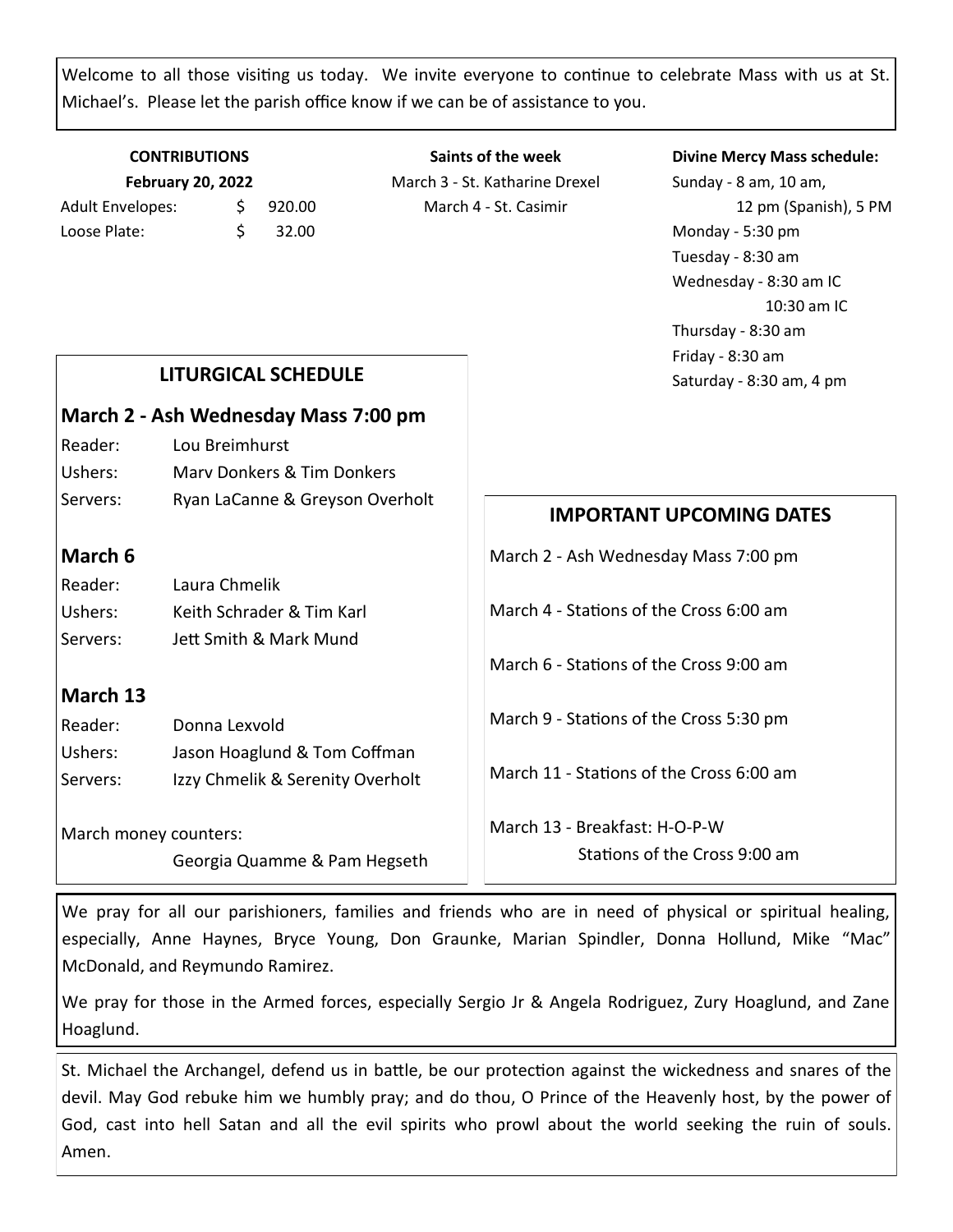

# *Mardi Gras Bingo*

Please come back today at 2 pm and join us for an afternoon of fun!



## **Faith Formation Director Job Opening**

St. Michael's is currently seeking a person to take over the responsibilities of the Faith Formation Director position. This position is approximately 6 hours a week but may require more certain times of the year.

Duties include: work with Faith Formation teachers, paperwork for Sacraments, curriculum development, recruit teachers, training sessions, available resource for all teachers/students, implement/plan Safe Environment, special programs/holidays throughout the year, compliance of teachers with the Essential 3, order items needed, registration, and other tasks as assigned.

For a complete job description, questions, or to apply please contact the parish office.

#### **Parking Lot Campaign**

Current amount in fund: \$41,600.

We are well underway in our current project of replacing the parking lot. The parking lot has been deteriorating rapidly the past few years and has come to the point where it is now a concern and in some places a hazard. We ask that you continue to prayerfully discern if you can contribute to this campaign.



## **SYNOD**

On March 5, Father Cory and representatives who were active in the small groups last fall will be gathering for discussion and prayer in order to make recommendations to Archbishop Hebda for the Synod Assembly this Pentecost. Throughout the Synod process, prayer has been crucial to understanding how the Holy Spirit desires our Archdiocese to journey forward together. Please consider praying for our parish synod leadership team on March 5 by praying at home during the time that they are meeting.

Synod 2022 Prayer: We stand before You, Holy Spirit, as we gather together in Your name. With You alone to guide us, make Yourself at home in our hearts; Teach us the way we must go and how we are to pursue it. We are weak and sinful; do not let us promote disorder. Do not let ignorance lead us down the wrong path nor partiality influence our actions. Let us find in You our unity so that we may journey together to eternal life and not stray from the way of truth and what is right. All this we ask of You, who are at work in every place and time, in the communion of the Father and the Son, forever and ever. Amen. Mary, Mother of the Church, pray for us.

#### **Community Events/News**

•You are invited to join the Church St. Michael's Lenten Fish Fries on Friday evenings during Lent – (March 4, 11, 18, 25, April 1 & 8) serving from 4:30 PM to 7:00 PM in the Community Room! Both baked & fried fish will be offered! Prices: adults \$12.00, children 5-12 \$6.00, and family maximum \$40.00. Take out available! Location: Church of St. Michael, 451 5th St. SW, Pine Island, MN 55963 Tel: 507-356-4280.